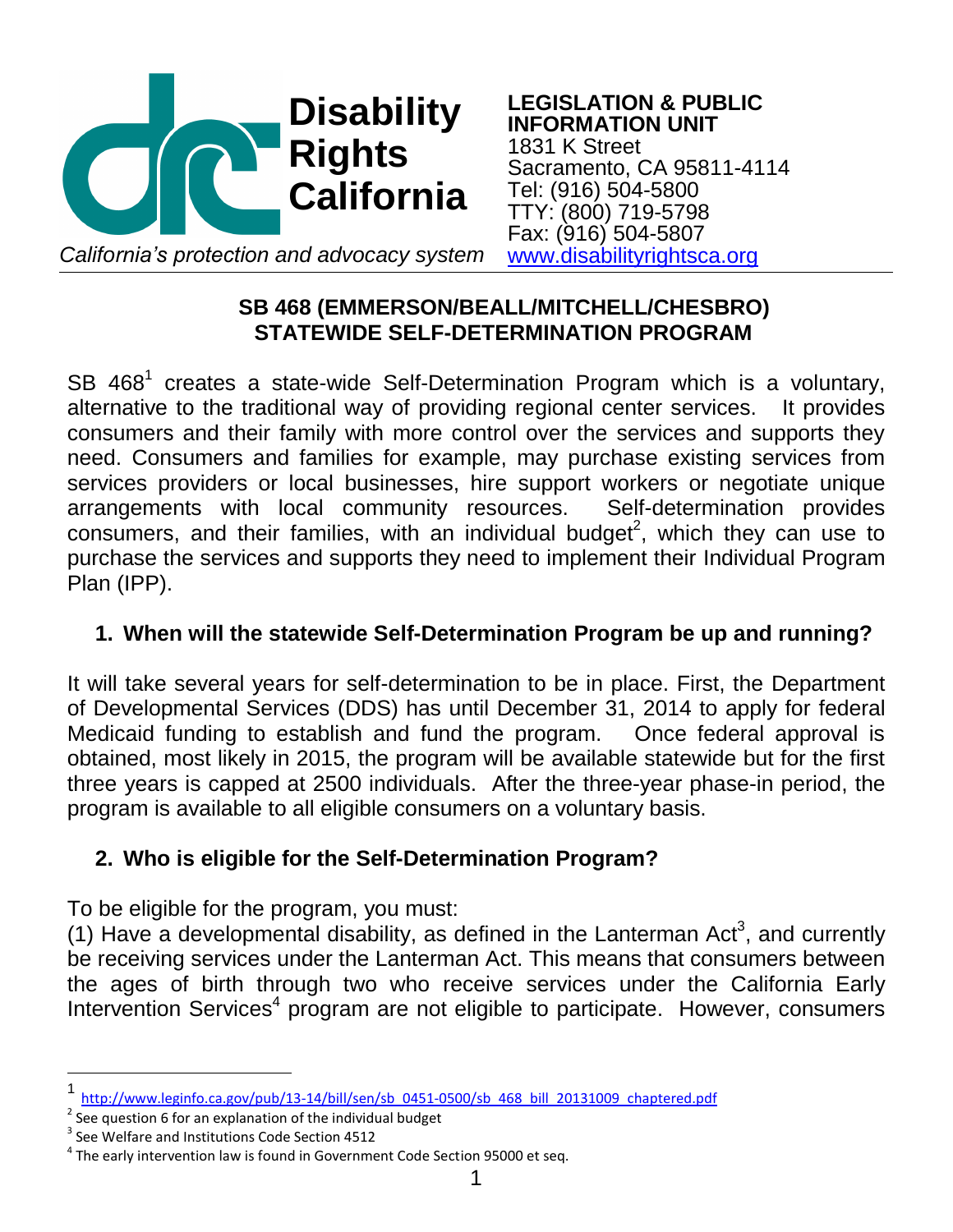who are age 3 or older but new to the regional center system are eligible to participate in self-determination.

(2) Not live in a licensed long-term health care facility unless transitioning from that facility<sup>5</sup>.

(3) Agree to do the following:

---Receive an orientation to the Self-Determination Program.

---Utilize self-determination services and supports only when generic services and supports are not available $^6$ .

---Manage the services and supports within your individual budget.

--Utilize the services of a fiscal manager you choose who is vendored by a regional center.

# **3. How will the Self-Determination Program be implemented?**

Each regional center is required to implement the Self-Determination Program and do the following:

1) Contract with local consumer or family-run organizations to conduct outreach to consumers and families to provide information about the Self-Determination Program and help ensure that the program is available to a diverse group of participants and underserved communities; and

2) Collaborate with the local consumer or family-run organizations to jointly conduct training on the Self-Determination Program for interested consumers and their families.

# **4. How will regional centers decide who participates in the program during the three year phase in period?**

The Self-Determination Program must be available to individuals who reflect the disability, ethnic and geographic diversity of the state. While SB 468 does not specify how participants will be chosen during the initial phase-in period, regional centers must ensure that the program is available to the diverse group of consumers served in their catchment area.

In the first three years, DDS will determine the number of Self-Determination Program participants in each regional center. This will be based on the relative percentage of total consumers served by the regional centers minus any remaining participants in the self-determination pilot projects.

The bill also recognizes that consumers in traditionally underserved linguistic, cultural, socioeconomic, and ethnic communities have unique challenges in

<sup>&</sup>lt;sup>5</sup> These facilities are defined in paragraph (44) of subdivision (a) of Section 54302 of Title 17 of the California Code of **Regulations** 

 $^6$  This requirement to use generic services is identical to the generic services requirement in the traditional regional center system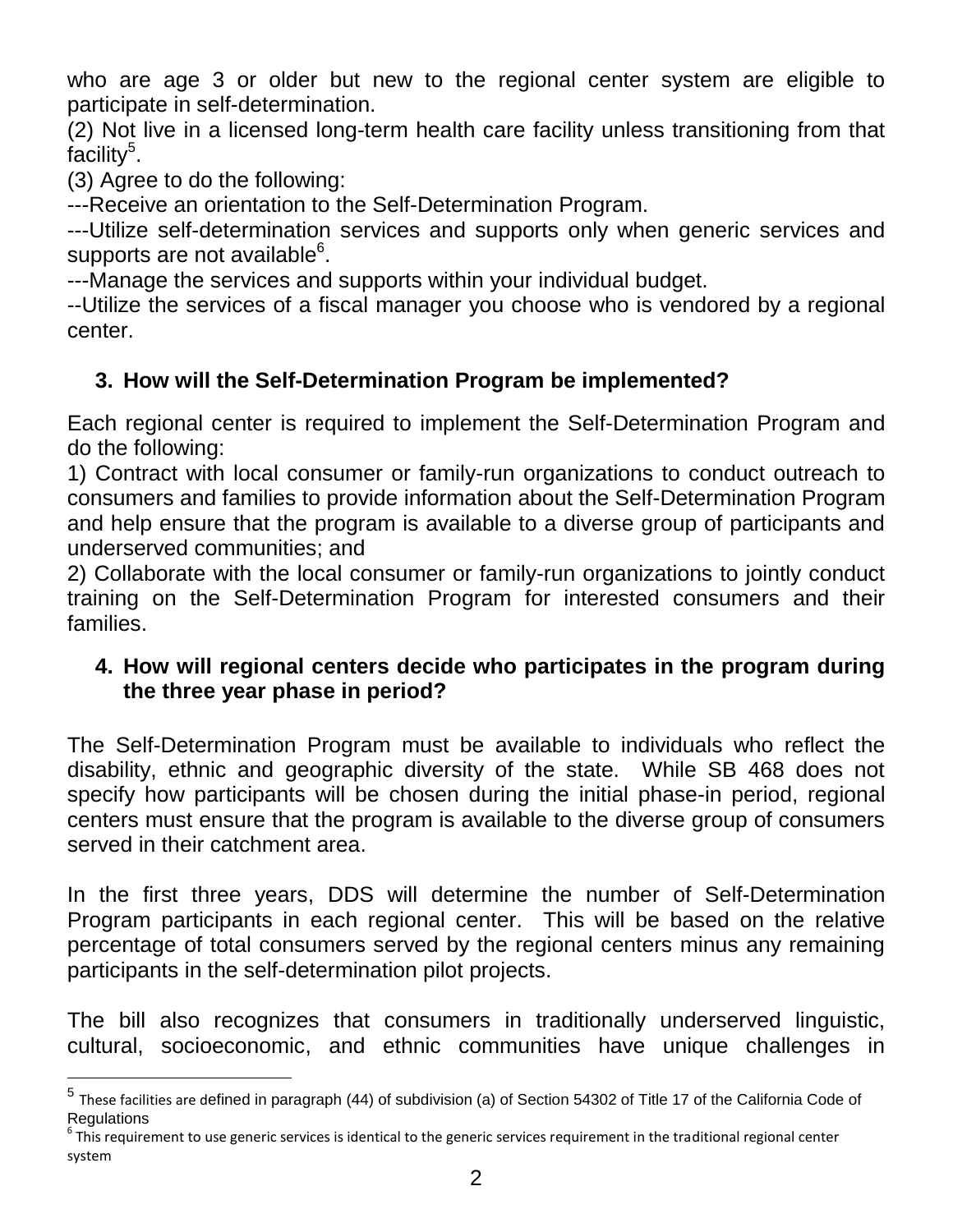accessing needed regional center services and that the Self-Determination Program offers increased service flexibility, which will help promote access to needed services for these consumers and their families.

# **5. How is my IPP developed in the Self-Determination Program?**

Your IPP team will use a person-centered planning process to develop your IPP. The IPP will include the services and supports, selected and directed by you to achieve the objectives in your IPP. Information about your IPP may be found in our publication "Rights Under the Lanterman Act", Chapter 4: Individual Program Plans: <http://www.disabilityrightsca.org/pubs/PublicationsRULAEnglish.htm>

### **6. How is my individual budget determined in the Self-Determination Program?**

The individual budget is the amount of regional center funding available to you to purchase the services and supports you need to implement your IPP and ensure your health or safety. The individual budget is calculated once during a 12-month period but may be revised to reflect a change in your circumstances, needs or resources.

For current regional center consumers, the budget will equal 100% of the amount of the total purchase of service expenditures made by the regional center during the past 12 months. This amount can be adjusted by the IPP team, if the team determine an adjustment is needed for one of the following reasons:

---There is a change in your circumstances, needs, or resources that would result in and increase or decrease in your purchase of service expenditures; or

--There are prior needs or resources that were unaddressed in the IPP, which would have resulted in an increase or decrease in your purchase of service expenditures.

For a participant who is new to the regional center system or does not have 12 months of purchase of service expenditures, the IPP team will determine the services and supports needed and available resources. The regional center will use this information to identify the cost of providing the services and supports based on the average cost paid by the regional center unless the regional center determines that you have unique needs that require a higher or lower cost. This amount will be your individual budget unless it is adjusted as described below.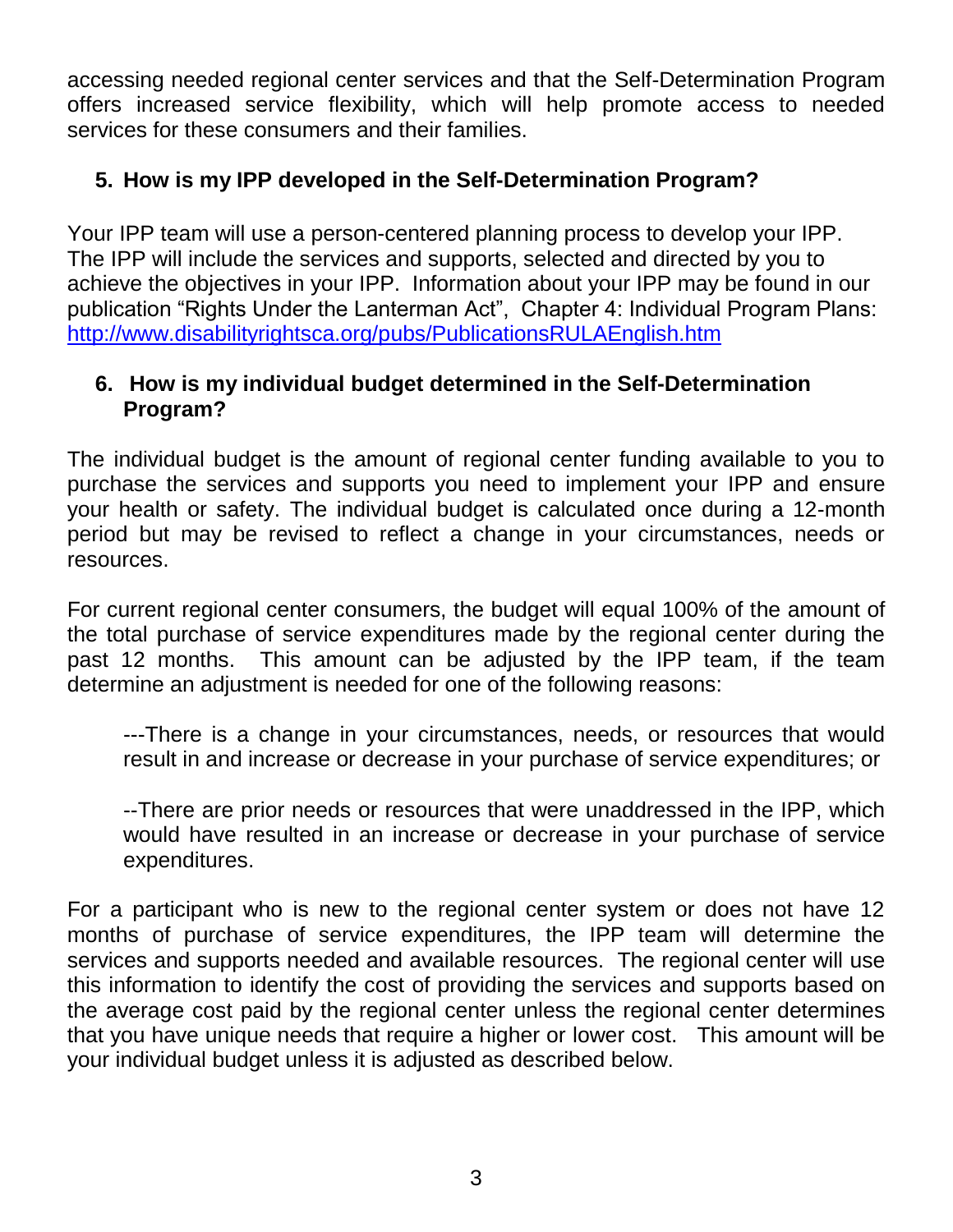The regional center must certify that regional center expenditures for the individual budget, including any adjustment for current consumers, would have occurred regardless of your participation in the Self-Determination Program.

The budget will not be adjusted to include additional funds for either the independent facilitator or the financial management services.

# **7. Who can assist me during the person-centered planning process?**

You can use an independent facilitator that they select to assist in the personcentered planning and IPP processes. An independent facilitator must be a person who does not provide services to you and is not employed by a person who provides services to you. You may also use a regional center service coordinator to assist with these functions. An independent facilitator can advocate for you during a person centered planning meeting, assist you in making informed choices about your budget, and help you identify and secure services. The cost of the independent facilitator is paid from your individual budget.

### **8. Who assists me with managing my budget so that my funds will last throughout the year?**

Participants are required to use a fiscal manager, vendored through the regional center, to help manage and direct the distribution of funds contained in your individual budget and ensure you have enough funds to implement your IPP throughout the year. These services can include bill paying, facilitating the employment of service and support workers, accounting, and compliance with applicable laws. The cost of the fiscal manager is paid from your individual budget, except for the costs of any criminal background check. You and your regional center service coordinator will receive a monthly statement from the fiscal manager which shows the budget amount in each category, the amount you have spent and the amount remaining.

# **9. Can I move money around in my budget?**

The bill allows you to annually transfer up to 10% of the funds originally distributed to any budget category to another budget category or categories, and allows transfers of more than 10% provided the transfer is approved by your IPP team or the regional center. DDS will determine the budget categories with input from stakeholders.

#### **10. What services and supports can I get with self-determination?**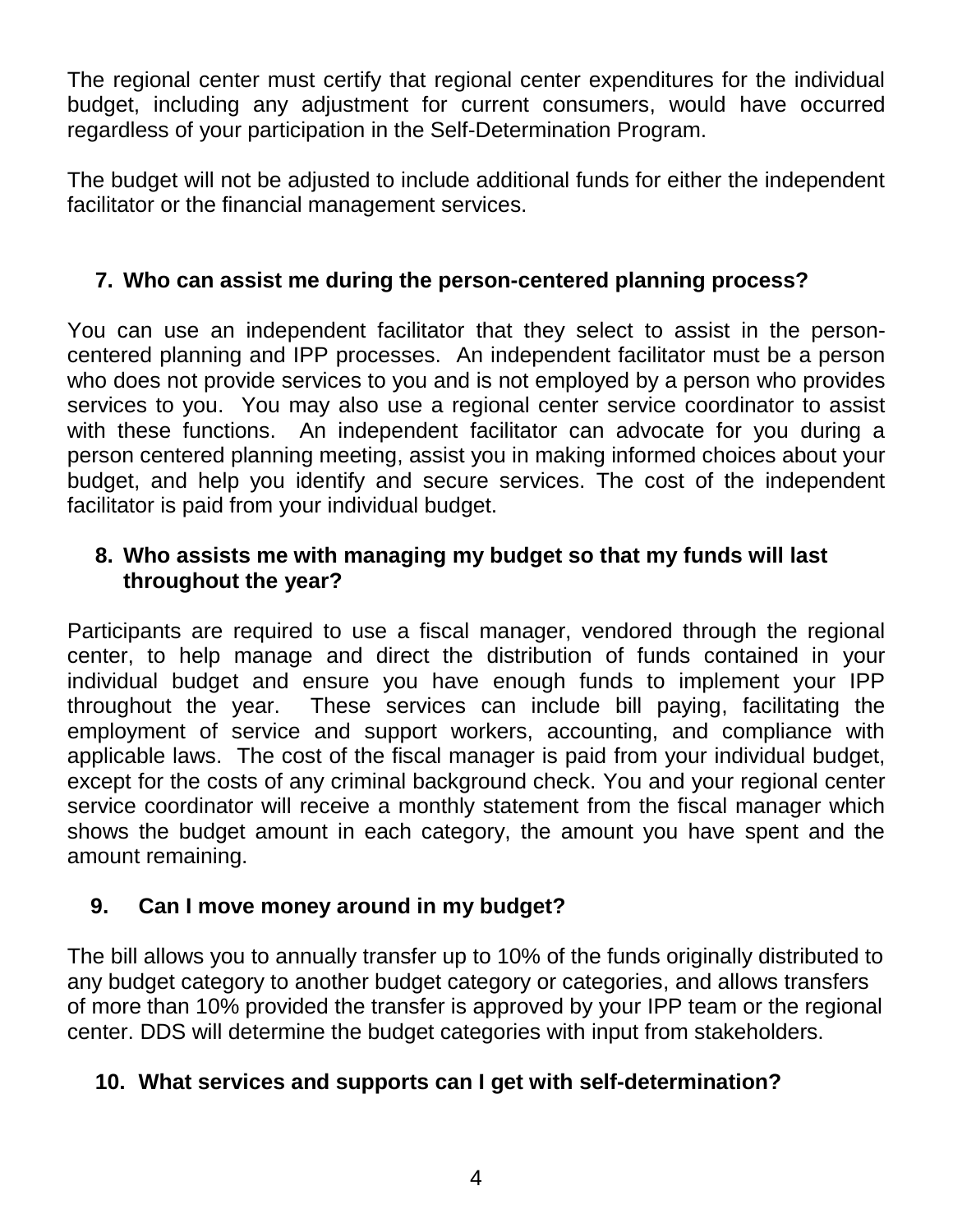The Self-Determination Program will fund only those services and supports that are eligible for federal matching funds and only when generic services (for example, other governmental services such as special education, IHSS, Medi-Cal or insurance) are not available. It will also allow the purchase of some services which were suspended services such as social recreation, camping, non-medical therapies, and respite<sup>7</sup>.

# **11. What happens if I move from one regional center to another? Can I still participate in the Self-Determination Program?**

You will continue to receive self-determination services and supports if you transfer to another regional center catchment area, provided that you remain eligible for the program. The bill requires the balance of your individual budget to be reallocated to the receiving regional center.

# **12. What happens if I no longer want to participate in self-determination or am no longer eligible for the program?**

The bill requires regional centers to provide for your transition from the Self-Determination Program to traditional regional center services and supports if you are no longer eligible for or voluntarily choose to leave the program..

# **13. If I leave the Self-Determination Program, can I return?**

If the regional center finds you ineligible for the Self-Determination Program you can return to the program upon meeting all applicable eligibility requirements, and upon approval of your planning team. If you, leave the program voluntarily you cannot return to the program for at least twelve months. During the first three years of the program, your right to return is also conditioned on your regional center not having reached its limit on the number of participants.

# **14. Can my regional center require me to participate in self-determination if I don't want to?**

The Self-Determination Program is fully voluntary. A regional center cannot require participation in the program.

# **15. What if I am in a licensed long-term care facility and I want to participate in the in Self-Determination?**

If you currently live in a licensed long-term care facility you are not eligible for the Self-Determination Program. However, you may request that the regional center

l  $7$  Welfare and Institutions Code Section 4648.5(a) and 4686.5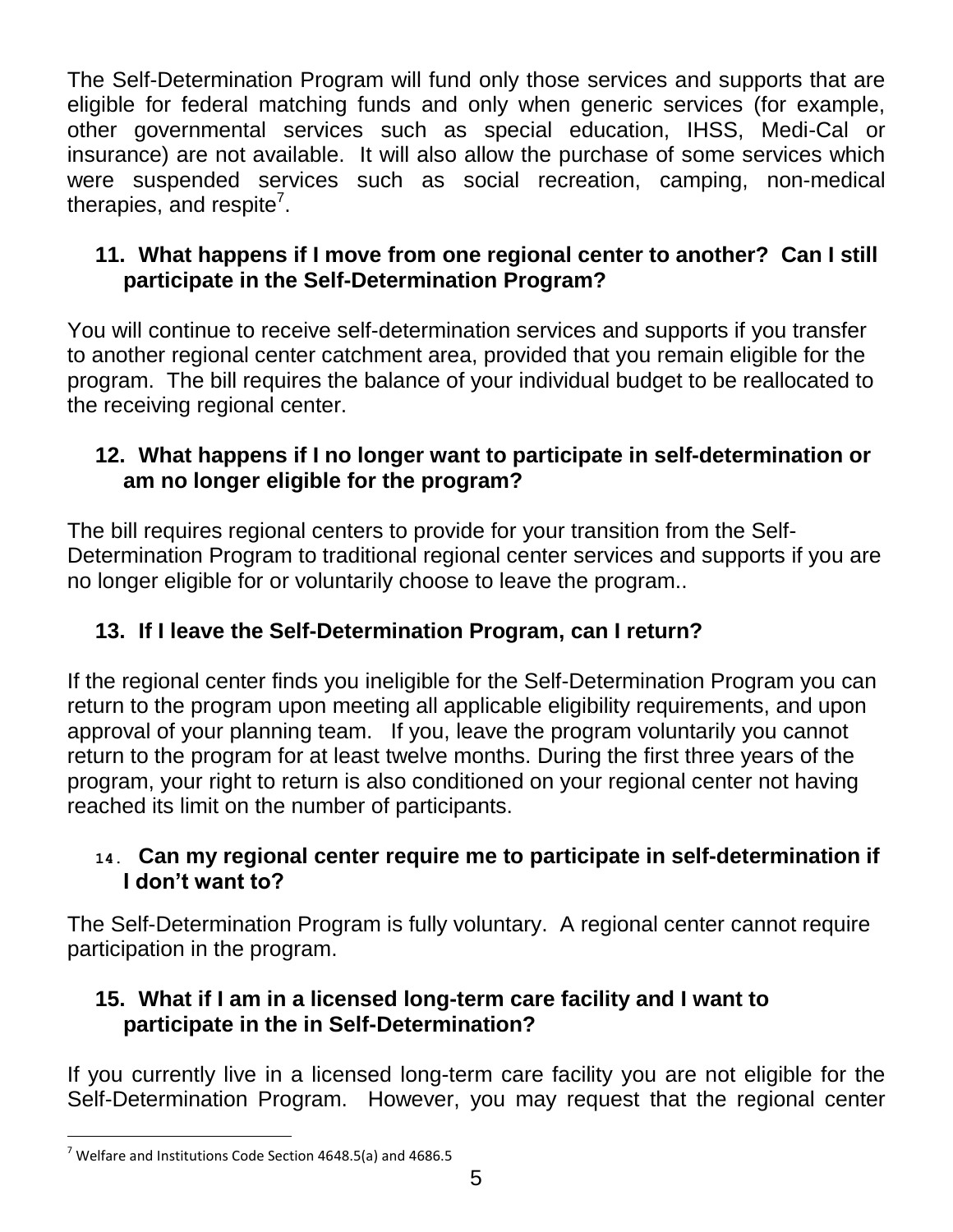provide person-centered planning services in order to make arrangements for transition to the Self-Determination Program, provided that you are reasonably expected to transition to the community within 90 days. In that case, the regional center shall initiate person-centered planning services within 60 days of the request. If you are not ready to transition to the community, you may ask that your interest in self-determination be reflected in your IPP and request the regional center help you participation in self-determination as part of the transition process.

# **16. What if I do not receive Medi-Cal? Can I still participate in selfdetermination?**

The bill authorizes participation in the Self-Determination Program for consumers who are not eligible for Medi-Cal, provided that they meet all other program eligibility requirements and the services and supports they receive are otherwise eligible for federal matching.

# **17. How does the Self-Determination Program ensure the safety of consumers?**

The bill establishes criminal background check requirements for providers of services and supports under the Self-Determination Program. It requires DDS to issue a program directive identifying the non-vendored providers that must submit to a criminal background check, which shall include but not be limited to, individuals who provide direct personal care services to a participant and other non-vendored providers for whom a criminal background check is requested by a participant or his/her financial management service. The criminal background check includes a fingerprint requirement for all prospective providers. The cost of the background check is paid by the provider of services.

# **18. What happens to the individuals who are participating in the selfdetermination pilot programs?**

Individuals receiving services and supports under the self-determination pilot projects can either continue to receive services and supports under the Self-Determination Program, or transition to the traditional model of providing services and supports within the regional center system.

# **19. What steps can I take if I disagree with a regional center's decision?**

The Lanterman Act due process rights apply to self-determination participants. This means, for example, you will receive notice of the regional center finds you ineligible for self-determination or proposes to changes your budget. It also means that you